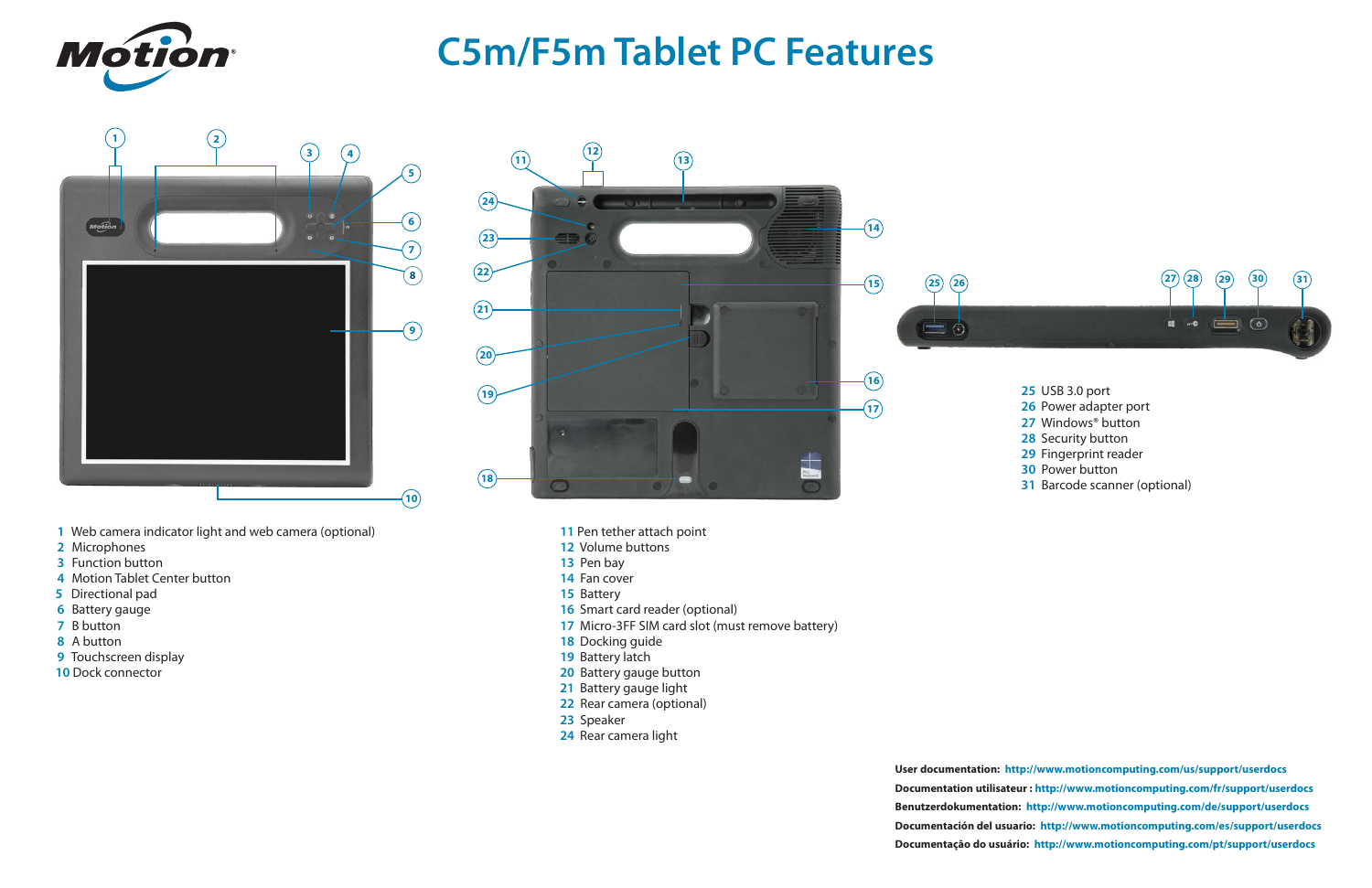

# Getting Started with the Motion® C5m/F5m Tablet PC

### **Power on and off**

Press the power button at the top right side of the C5m/F5m Tablet PC.

You can shut down your tablet from Windows®. Swipe from the right side of the screen, tap **Settings**, tap **Power**, then tap **Shut down**. If Windows doesn't respond, force the tablet to shut down by pressing the power button for about five seconds.

**NOTE** The power button blinks when the tablet is in Sleep mode.

### **Sleep**

Place your C5m/F5m in Sleep mode when you go away for a short period of time to conserve battery power. When you return, the Tablet PC quickly resumes activity and your desktop is the same as you left it.

To put the Tablet PC in Sleep mode, press and release the power button. To wake up the tablet from Sleep mode, press the power button again.

### **Locking and unlocking**

To lock and unlock your C5m/F5m, press the Security button on the right side of the Tablet PC.

## **Using the pen**

• From the Windows 8.1 Start Screen, swipe from indicator appears on the screen.

An important difference between traditional PCs and Tablet PCs is that you frequently use a digitizer pen instead of a mouse and keyboard. The C5m/F5m pen has a pressure-sensitive tip, eraser, and a function button. Pressing the function button is equivalent to right-clicking a mouse.

## **Using touch**

When the tablet is plugged in, the lights on the gauge indicate the battery's current level of charge from one amber light (less than 25% charged) to four green lights (between 75% and 100% charged).

|   | $\widehat{\mathbf{a}}$ |           | battery gauge |
|---|------------------------|-----------|---------------|
|   |                        | $\bullet$ |               |
| A | B                      |           |               |
|   |                        |           |               |

Your C5m/F5m is equipped with 10-finger touch, which means you can use your fingers to select items and open files, zoom in and out, scroll through browser windows and documents, and more.

Touch works like a mouse. Tap to select an item and double-tap to open it.

**Tip** To open a right-click menu using touch, press your finger on the display until a square appears, then lift your finger and the shortcut menu appears.

If you find that the touchscreen doesn't respond as you expect, or if the tablet starts to respond to unintentional touch input, you can fine-tune touch by resetting the touch system to its optimal state. To start the application, tap the Motion Tablet Center tile, then tap **Tablet**, and then tap **Touch Settings**.

- Use AC power when available. When the C5m/F5m is plugged in, the battery charges while in use.
- Put your Tablet PC in Sleep mode when you're not using it.
- Stop unnecessary background applications and processes.
- •• When not in use, disable wireless adapters using Motion Tablet Center's **Power** category.
- Set the brightness of the display to automatically dim after a selected number of minutes of inactivity using Motion Tablet Center's **Power** category. Tap **Power**, tap **Advanced**, then tap **Choose when to turn off the display**.
- When using mobile broadband, reduce how often the C5m/F5m updates email and other Internet applications to once every half hour or longer.
- Disable mobile broadband when you know a signal is unavailable.
- Condition your battery once a month. To condition it, run the Tablet PC on battery power until the battery's charge level drops below 20%.

| im Tablet PC                                                           |
|------------------------------------------------------------------------|
|                                                                        |
| ur C5m/F5m by:<br>m the right side of the screen and the battery power |
| ower indicator, which changes appearance depending<br>ning on battery. |

### **Checking battery power**

You can check the remaining battery power in yo

#### **OR**

- From the Windows Notification area, tap the power on whether the Tablet PC is plugged in or runing
	- If the Tablet PC is plugged in, tap the plug icon.  $\overline{u}$ – If it is on battery power, tap the battery icon.  $\Box$
	-

| Four green lights    | The battery is between 75% and<br>100% charged. |
|----------------------|-------------------------------------------------|
| Three green lights   | The battery is between 50% and<br>75% charged.  |
| Two green lights     | The battery is between 25% and<br>50% charged.  |
| One green light      | The battery is less than 25%<br>charged.        |
| Flashing amber light | The battery is low.                             |

### **Battery tips**

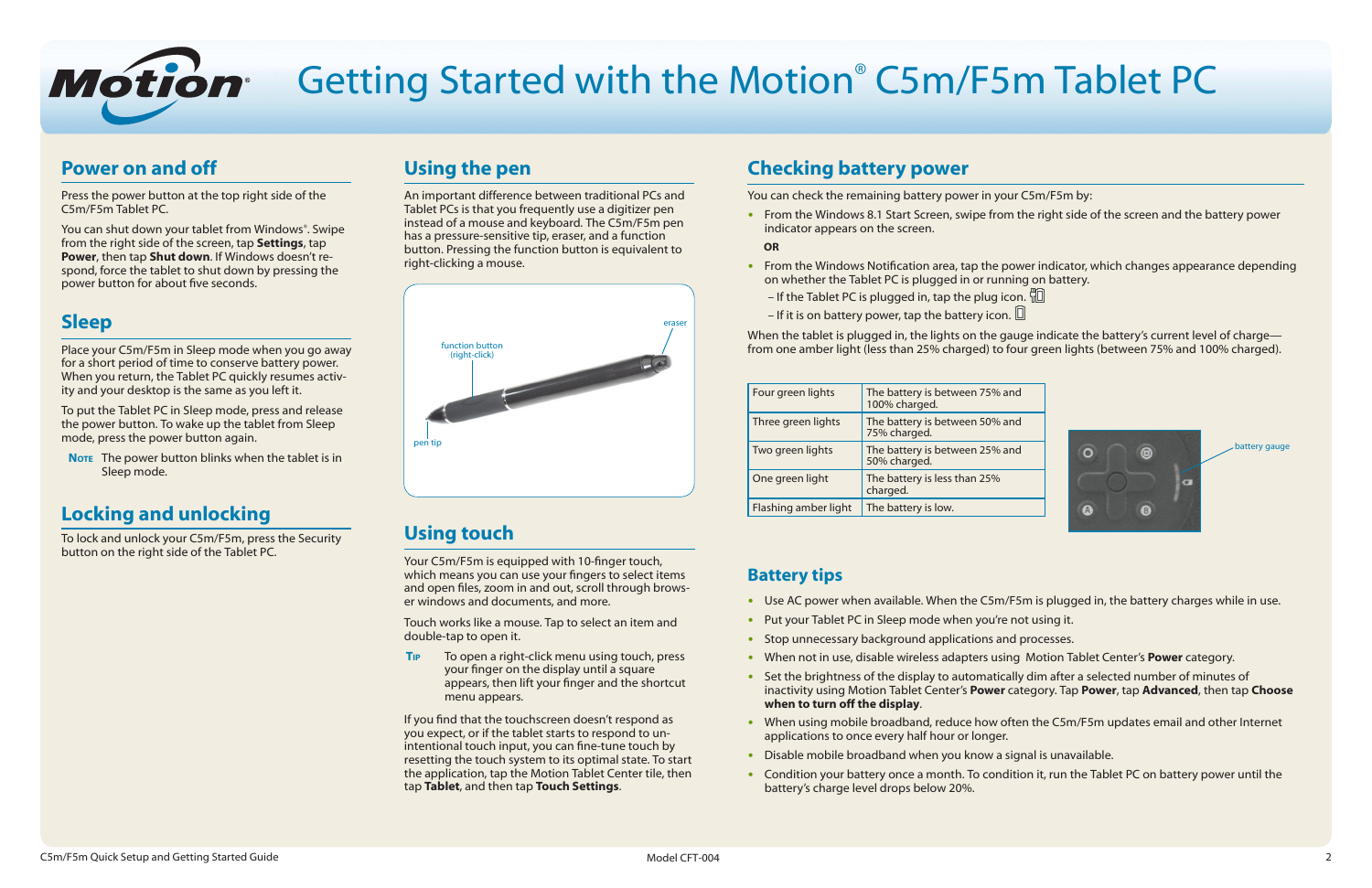#### **Statura 3. Set up Mobile Broadband with GPS (onal**)

purchased your C5m/F5m with the optional mobile dband module, you can connect to high-speed lar networks worldwide. With the mobile broadband ule and a data plan from one of several cellular netproviders, you have full Internet access.

### **Setting up wireless**

The C5m/F5m includes built-in Wi-Fi® and Bluetooth®. Your Tablet PC may also be equipped with mobile broadband. To set up available wireless networks, follow these steps:

|         | <b>Step 1. Set up Wi-Fi</b>                                                                                 | <b>Step</b>       |
|---------|-------------------------------------------------------------------------------------------------------------|-------------------|
|         | 1. Enable Wi-Fi:                                                                                            | (opti             |
|         | a. Swipe from the right side of the screen and<br>tap Settings.                                             | If you<br>broac   |
|         | b. From the Settings menu, tap the wireless<br>network icon ill.                                            | cellul<br>modu    |
|         | c. Slide the Wi-Fi On/Off slider to On.                                                                     | work              |
|         | 2. Select a wireless network from the list of avail-<br>able networks.                                      | <b>NOTE</b>       |
|         | 3. Follow the on-screen instructions.                                                                       |                   |
|         |                                                                                                             | 1. V              |
|         | <b>Step 2. Set up Bluetooth</b>                                                                             | a                 |
|         | 1. Enable Bluetooth:                                                                                        | 2. E              |
| a.      | Swipe from the right side of the screen and<br>tap Settings.                                                | a                 |
|         | b. From the Settings menu, tap Change PC<br>Settings.                                                       | $\mathsf b$       |
|         | c. Under PC and Devices, tap Bluetooth.                                                                     | C                 |
| $d_{-}$ | Slide the Bluetooth On/Off slider to On and<br>the Tablet PC will begin to search for Bluetooth<br>devices. | 3. If<br>d<br>B   |
|         | 2. To add a Bluetooth device:                                                                               | a                 |
|         | a. Ensure that the Bluetooth device is discoverable                                                         | 4. S              |
|         | according to the manufacturer's instructions.                                                               | 5. F <sub>0</sub> |
|         | (When a Bluetooth device is discoverable, it's<br>visible to other Bluetooth devices within range.)         | N                 |
|         | b. Select the desired Bluetooth device from the list                                                        |                   |

of devices. c. Follow the on-screen instructions.

- **Note** Before you can connect to a mobile broaband network, you must have an active account with a cellular network provider and obtain a SIM card for mobile broadband access.
- Vith the Tablet PC powered off, insert the SIM card nd then power the tablet on.
- nable mobile broadband:
- Swipe from the right side of the screen and tap **Settings**.
- b. From the **Settings** menu, tap the wireless network icon ...
- Slide the mobile broadband On/Off slider to On.
- the desired network service provider isn't displayed, tap **(find more)** under Mobile Broadband.
- a. Select location and tap **OK**.
- A. Select the desired network service provider.
- Follow the on-screen instructions.
- **Note** If you purchased your C5m/F5m with the optional Mobile broadband with GPS module or the optional discrete GPS module, your tablet has GPS capabilities. You can use GPS with your preferred mapping application to find your current and destination locations. Please refer to the *User's Guide* for additional information.

### **Using the buttons on the front of the C5m/F5m**

You can use the buttons on the front of the Tablet PC to perform many functions without having to use the pen. Press a button to perform certain actions. To perform a different set of actions, press the function button and another button simultaneously (as listed in the table below). Also, you can customize the buttons to perform actions that suit your needs.



| <b>Button</b>                         | <b>Press</b>                                                                                  | <b>Press function + button</b>                                                                                                                      |  |  |  |
|---------------------------------------|-----------------------------------------------------------------------------------------------|-----------------------------------------------------------------------------------------------------------------------------------------------------|--|--|--|
| <b>Function</b><br>button             | Activates secondary function for other buttons                                                |                                                                                                                                                     |  |  |  |
| <b>Enter button</b>                   | Makes a selection<br>(equivalent to Enter key)                                                | Windows button (Opens the Windows<br>Start screen. If you're in the Windows Start<br>screen, press the button to return to the<br>Windows desktop.) |  |  |  |
| <b>Motion Tablet</b><br>Center button | <b>Starts Motion Tablet Center</b>                                                            | Opens Windows Journal™                                                                                                                              |  |  |  |
| A button                              | Performs application-specific function                                                        | Rotates the display orientation                                                                                                                     |  |  |  |
| <b>B</b> button                       | Activates the barcode scanner (if<br>installed)                                               | Cancels the current task<br>(equivalent to Esc key)                                                                                                 |  |  |  |
| <b>Directional</b><br>pad             | Moves the pointer or navigates through<br>documents-equivalent to arrow keys<br>on a keyboard | Left = $Shift + Tab$<br>$Right = Tab$<br>$Up = Page up$<br>Down = Page down                                                                         |  |  |  |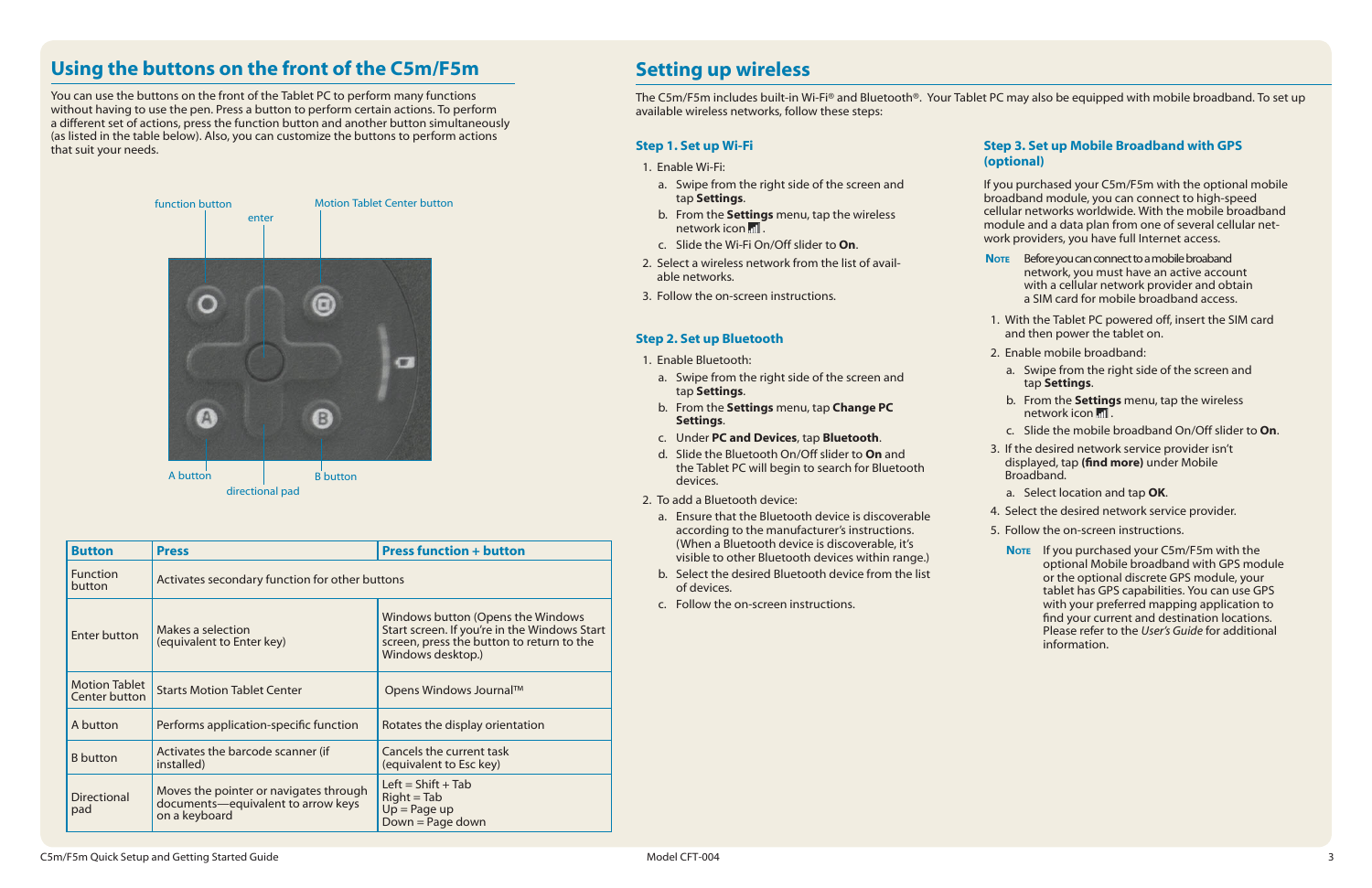### **Motion Tablet Center**

Motion Tablet Center provides a central location for accessing and configuring the most commonly used Windows 8.1 settings.

#### **To open Motion Tablet Center:**

• Tap the Motion Tablet Center icon in the Windows taskbar.

### **OR**

• From the Windows 8.1 Start Screen, tap the Motion Tablet Center tile.

| <b>Category</b> | <b>Task</b>                                                                                                     |
|-----------------|-----------------------------------------------------------------------------------------------------------------|
| <b>Tablet</b>   | <b>Adjust Pen and Touch Settings</b>                                                                            |
|                 | <b>Configure Tablet PC Settings</b>                                                                             |
|                 | <b>Adjust Touch Settings</b>                                                                                    |
|                 | <b>Configure Wireless Settings</b>                                                                              |
| <b>Power</b>    | Turn devices on or off                                                                                          |
|                 | Change what the power button does when pressed when plugged in or on<br>battery: Sleep, Hibernate, or shut down |
|                 | Access advanced Power Management settings                                                                       |
| <b>Sensors</b>  | Calibrate the C5m/F5m's internal compass and access Location Services                                           |

| <b>Motion Tablet</b><br>Center | Tablet<br><b>Tablet PC Settings</b>                                                                                                                                                                          |
|--------------------------------|--------------------------------------------------------------------------------------------------------------------------------------------------------------------------------------------------------------|
| <b>Tablet</b>                  | Pen and Touch                                                                                                                                                                                                |
| Power                          | <b>Tablet PC Settings</b>                                                                                                                                                                                    |
| Sensors<br><b>Motion</b>       | <b>System Information</b><br>System Model:<br>System Serial Number:<br><b>Operating System:</b><br>Processor:<br><b>BIOS:</b><br>Installed Memory:<br><b>Computer Name:</b><br><b>Tablet Center Version:</b> |
|                                | Advanced                                                                                                                                                                                                     |



#### **Wireless Settings**

#### **Touch Settings**

- Motion Computing CL920
- 00434379
- Microsoft Windows 8.1
- Intel® Pentium® CPU N3530 @2.16GHz
- $X.10$
- 4.0 GB
- **DVT207**
- $1.2.4.4$

The following table lists some of the tasks you can perform using Motion Tablet Center.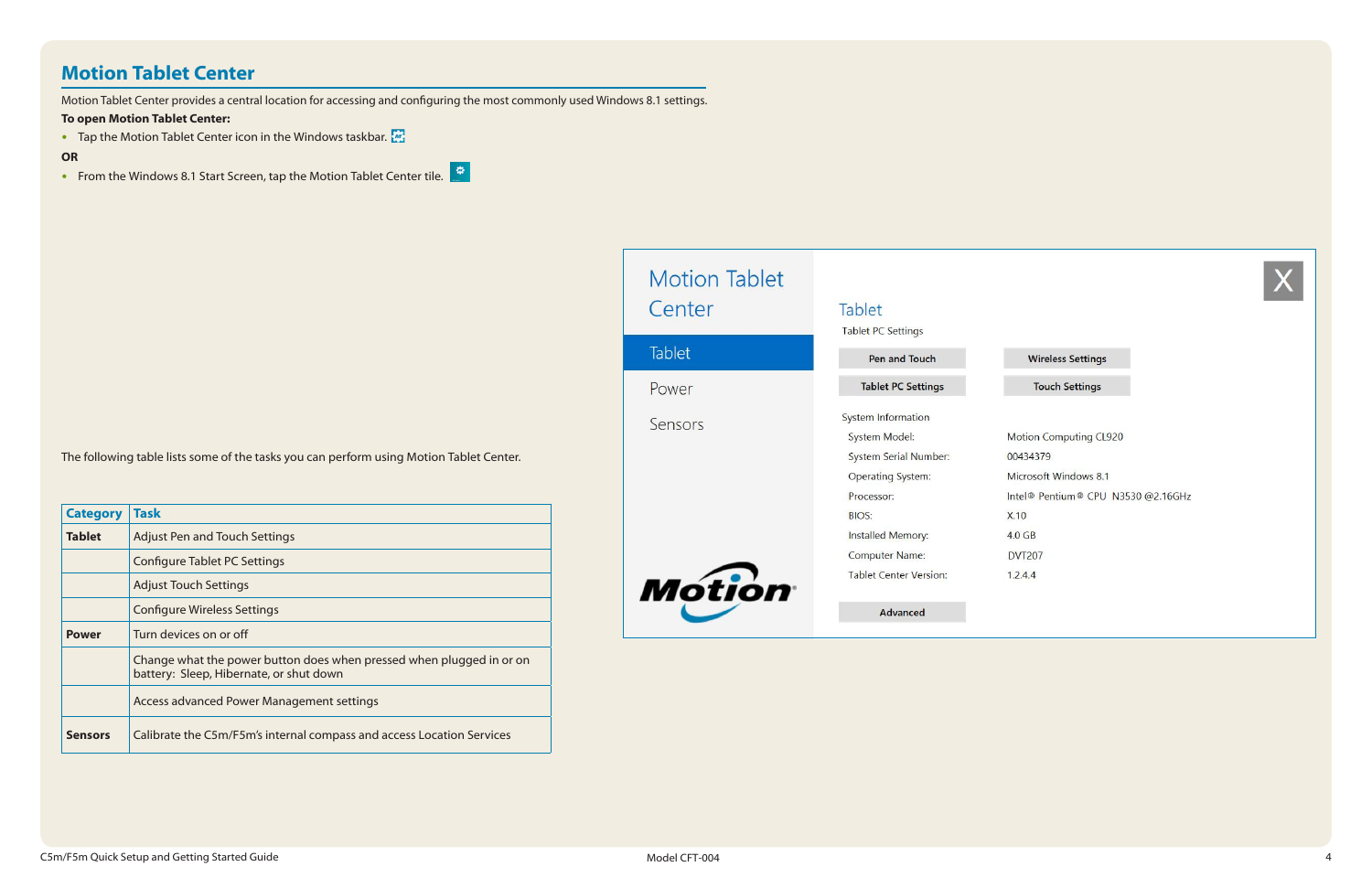### **Using the documentation camera**

Your C5m/F5m is equipped with an integrated 8MP autofocus camera. You can use the camera to take pictures and save them on the Tablet PC. The camera lens is on the back of the unit.

#### **To take a photograph:**

- 1. Tap the camera icon  $\Omega$  on the Windows taskbar to activate Motion SnapWorks.
- 2.Hold the camera steady and point the lens at the object.
- 3. Press the camera icon  $\bullet$  to take the picture.

If you'd like to use Skype™ with your web camera, you can access it by tapping the Skype tile on the Windows 8.1 Start screen.



### **Using the web camera**

Your C5m/F5m has a 2MP web camera that supports color images and streaming video. The web camera is located on the front of the Tablet PC in the top center area.

• In the on-screen keyboard, press and hold the keyboard icon in the lower right-hand corner of the keyboard.

> Follow the on-screen instructions for using Skype or the web camera software of your choice.

#### **To open the on-screen keyboard:**

• Tap the keyboard icon  $\boxed{\equiv}$  in the Windows notification area.

#### **OR**

• Tap in a text field, such as the URL field in a web browser.

The default on-screen keyboard will appear at the bottom of the screen.

|            |      |                         |            |             |              |              |             |                | ᆷ |                | x                                     |  |
|------------|------|-------------------------|------------|-------------|--------------|--------------|-------------|----------------|---|----------------|---------------------------------------|--|
| q          | W    | $\ddot{\textbf{e}}$     | r          | t           | y            | u            | ī           | $\circ$        | p |                | $\infty$                              |  |
| a          | s    | d                       | f          | g           | $\mathsf{h}$ | u            | $\mathbf k$ |                | ٠ |                | Enter                                 |  |
| $\uparrow$ | z    | $\overline{\mathbf{x}}$ | $\epsilon$ | $\mathbf v$ | $\mathbf b$  | $\mathsf{n}$ | m           | $\pmb{\prime}$ | ٠ | ?              | 1                                     |  |
| &123       | Ctrl | $\bullet$               |            |             |              |              |             |                | K | $\overline{ }$ | $\begin{array}{c} \hline \end{array}$ |  |

#### **To open the handwriting panel:**

#### **OR**

• From the panel of icons that pops up, tap the handwriting panel icon  $\mathbf{z}$ 

The handwriting panel will appear at the bottom of the screen.



Use your digitizer pen to begin writing in the handwriting panel. Your handwriting will then be converted to text.

**Tip** The more you write, the more accurately Windows detects your handwriting style.

In addition to the default on-screen keyboard, Windows provides other keyboard layouts for entering text. You can use an expanded keyboard, which provides additional keys or a keyboard that includes a numbers keypad.



To close the on-screen keyboard or handwriting panel, tap the close icon  $\blacksquare$  in the upper right-hand corner. To minimize the on-screen keyboard or handwriting panel, tap the minimize icon  $\blacksquare$  in the upper right-hand corner.

### **Entering text with the input panel or on-screen keyboard**

You can use different methods to enter text with your C5m/F5m to fit your needs. You can use an on-screen touch keyboard or the handwriting panel.